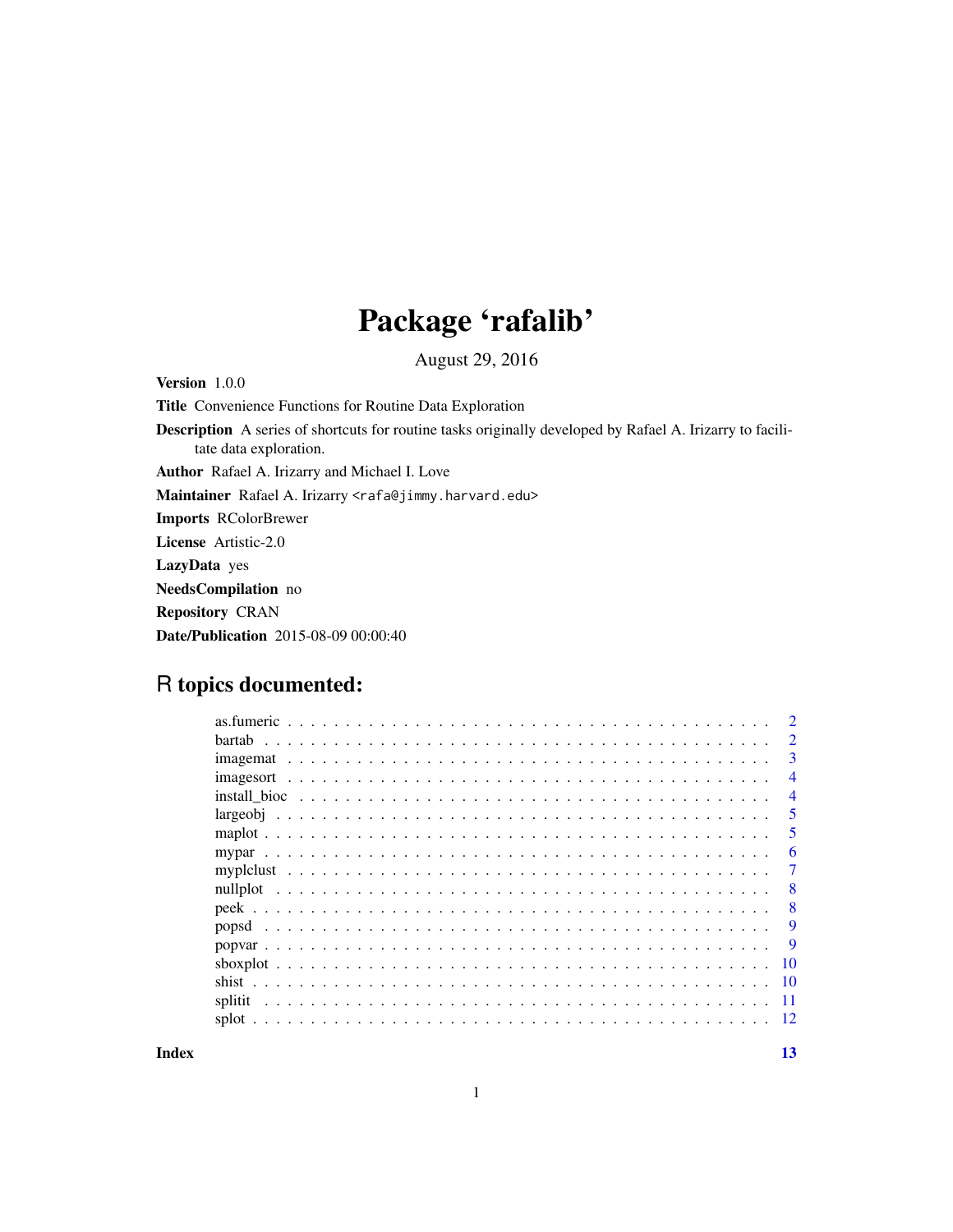<span id="page-1-0"></span>

Converts a vector of characters into factors and then converts these into numeric.

# Usage

as.fumeric(x, levels =  $unique(x)$ )

# Arguments

|        | a character vector                         |
|--------|--------------------------------------------|
| levels | the leves to be used in the call to factor |

#### Author(s)

Rafael A. Irizarry

# Examples

group = c("a","a","b","b") plot(seq\_along(group),col=as.fumeric(group))

|--|--|

# Description

Plot the overlap of three groups with a barplot

# Usage

 $bartab(x, y, z, names, skipNone = FALSE, ...)$ 

| X        | logical                                |
|----------|----------------------------------------|
| У        | logical                                |
| z        | logical                                |
| names    | a character vector of length 3         |
| skipNone | remove the "none" group                |
|          | further arguments passed on to barplot |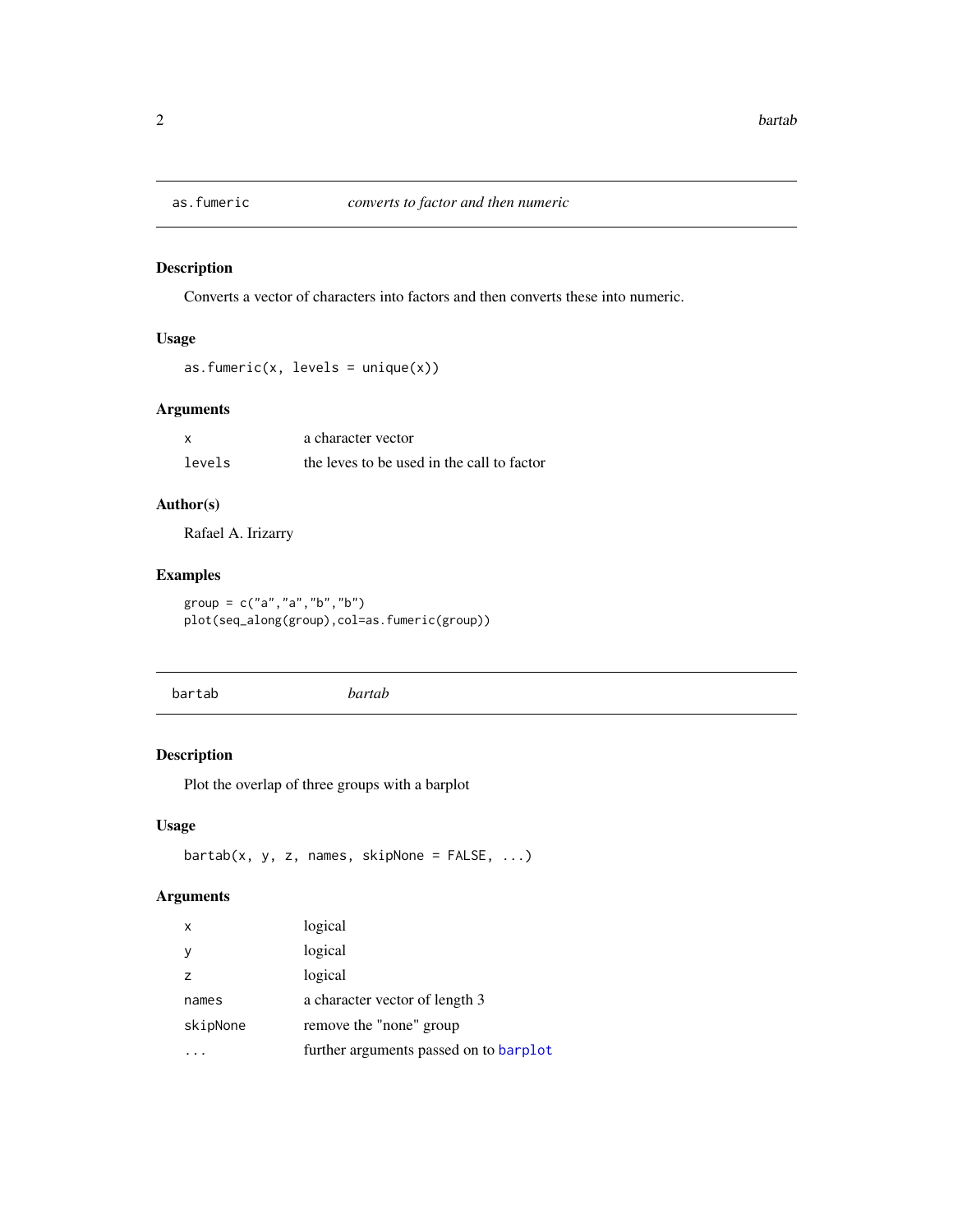#### <span id="page-2-0"></span>imagemat 3

# Author(s)

Michael I. Love

imagemat *image of a matrix*

# Description

Produces an image of a matrix which matches the natural orientation.

# Usage

```
imagenta(x, col = colorRamPalette(c("white", "black"))(9), las = 1,xlab = "", ylab = "", ...)
```
# Arguments

| $\mathsf{x}$ | the matrix                |
|--------------|---------------------------|
| col          | the colors                |
| las          | as in par                 |
| xlab         | x-axis title              |
| ylab         | y-axis title              |
|              | arguments passed to image |

#### Author(s)

Michael I. Love

# Examples

```
x <- matrix(c(1,0,0,0,1,
             1,1,0,1,1,
              1,0,1,0,1,
              1,0,0,0,1,
              1,0,0,0,1),
ncol=5,byrow=TRUE)
```
imagemat(x)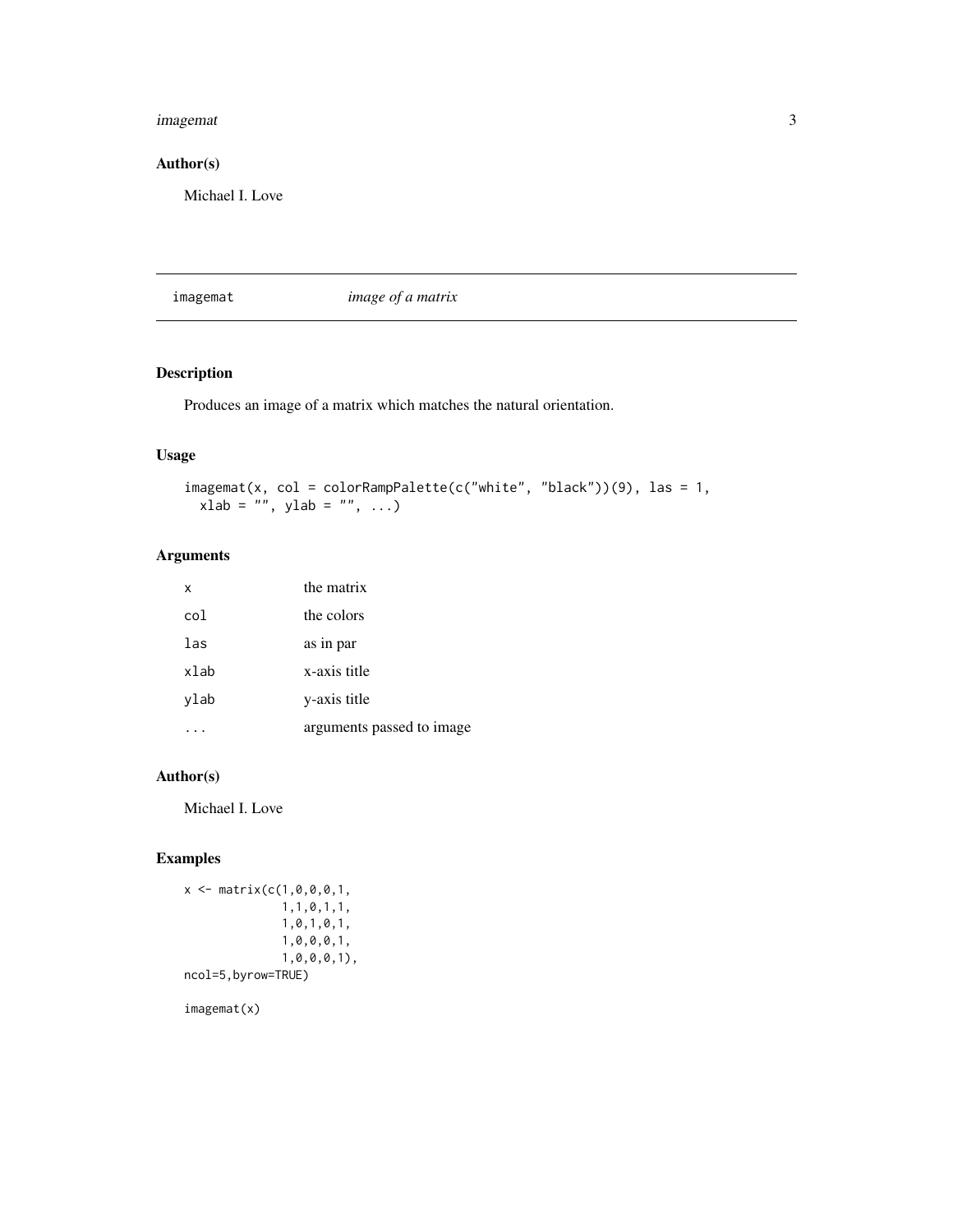<span id="page-3-0"></span>

the rows are sorted such that the first column has 2 blocks, the second column has 4 blocks, etc. see example("imagesort")

#### Usage

 $imagesort(x, col = c("white", "black"), ...)$ 

#### Arguments

| x   | a matrix of 0s and 1s               |
|-----|-------------------------------------|
| col | the colors of $\theta$ and $\theta$ |
| .   | arguments to heatmap                |

#### Author(s)

Michael I. Love

#### Examples

x <- replicate(4,sample(0:1,40,TRUE)) imagesort(x)

install\_bioc *Install or update Bioconductor and CRAN packages*

#### Description

This is function simply a wrapper for biocLite. It first sources the code from the Bioconductor site then calls biocLite.

#### Usage

install\_bioc(...)

#### Arguments

... arguments passed on to biocLite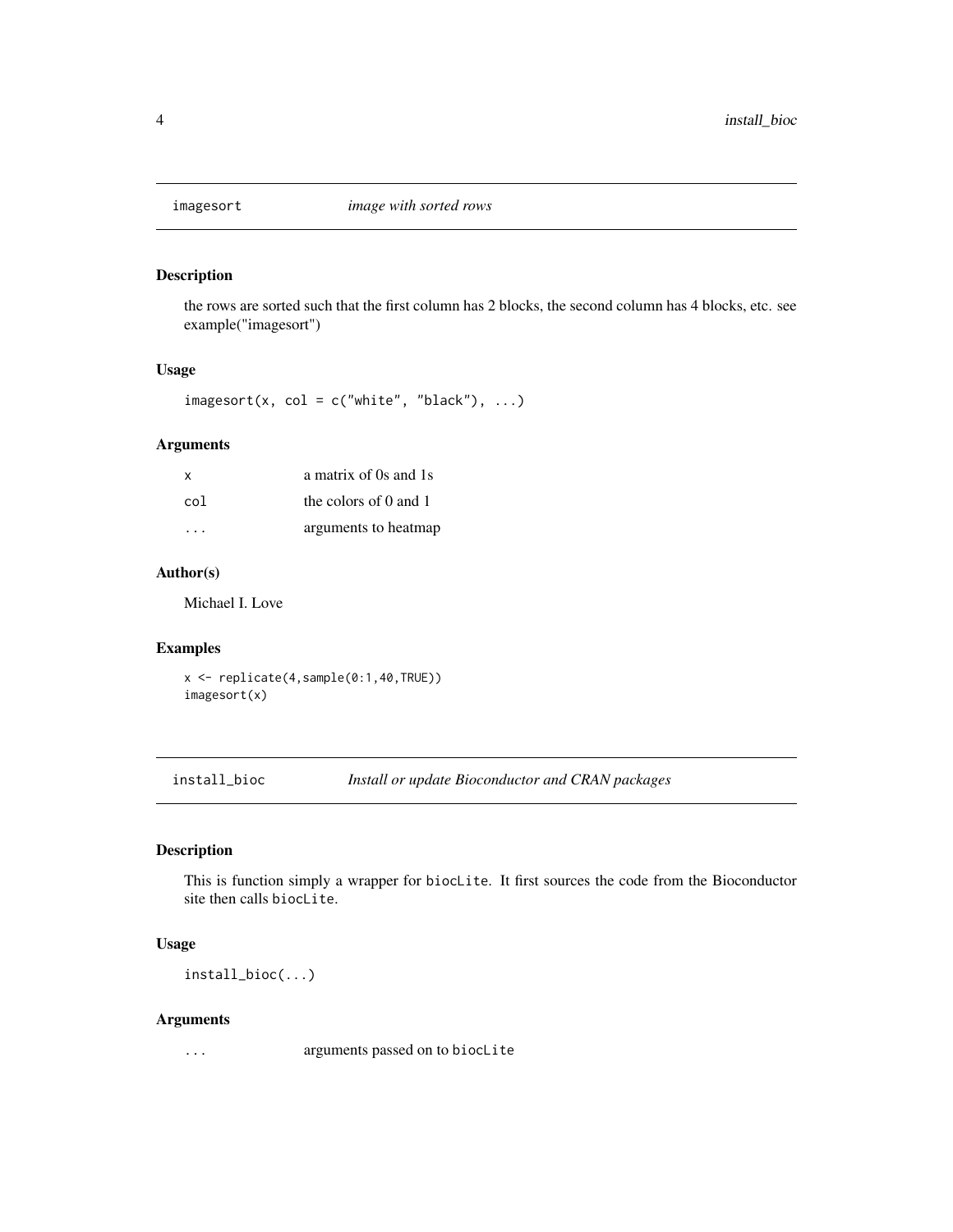#### <span id="page-4-0"></span>largeobj 500 million and 200 million and 200 million and 200 million and 200 million and 200 million and 300 million and 300 million and 300 million and 300 million and 300 million and 300 million and 300 million and 300 m

#### Details

Note that once you run this function in a session, you no longer need to call since you can call biocLite directly.

#### Author(s)

Rafael A. Irizarry

largeobj *What are the largest objects in memory?*

# Description

This function lists all the objects in the global environmnet and lists the n largest.

#### Usage

 $largeobj(n = 5, units = "Mb")$ 

#### Arguments

| n     | the number of objects to return    |
|-------|------------------------------------|
| units | units to display, see ?object.size |

#### Value

a named character string of the size of the 'n' largest objects

# Author(s)

Michael I. Love

maplot *Bland Altman plot aka MA plot*

#### Description

Takes two vectors x and y and plots  $M=y-x$  versus  $A=(x+y)/2$ . If the vectors a more longer than length n the data is sampled to size n. A smooth curve is added to show trends.

#### Usage

```
maplot(x, y, n = 10000, subset = NULL, xlab = NULL, ylab = NULL,
 curve.add = TRUE, curve.col = 2, curve.span = 1/2, curve.lwd = 2,
  curve.n = 2000, ...
```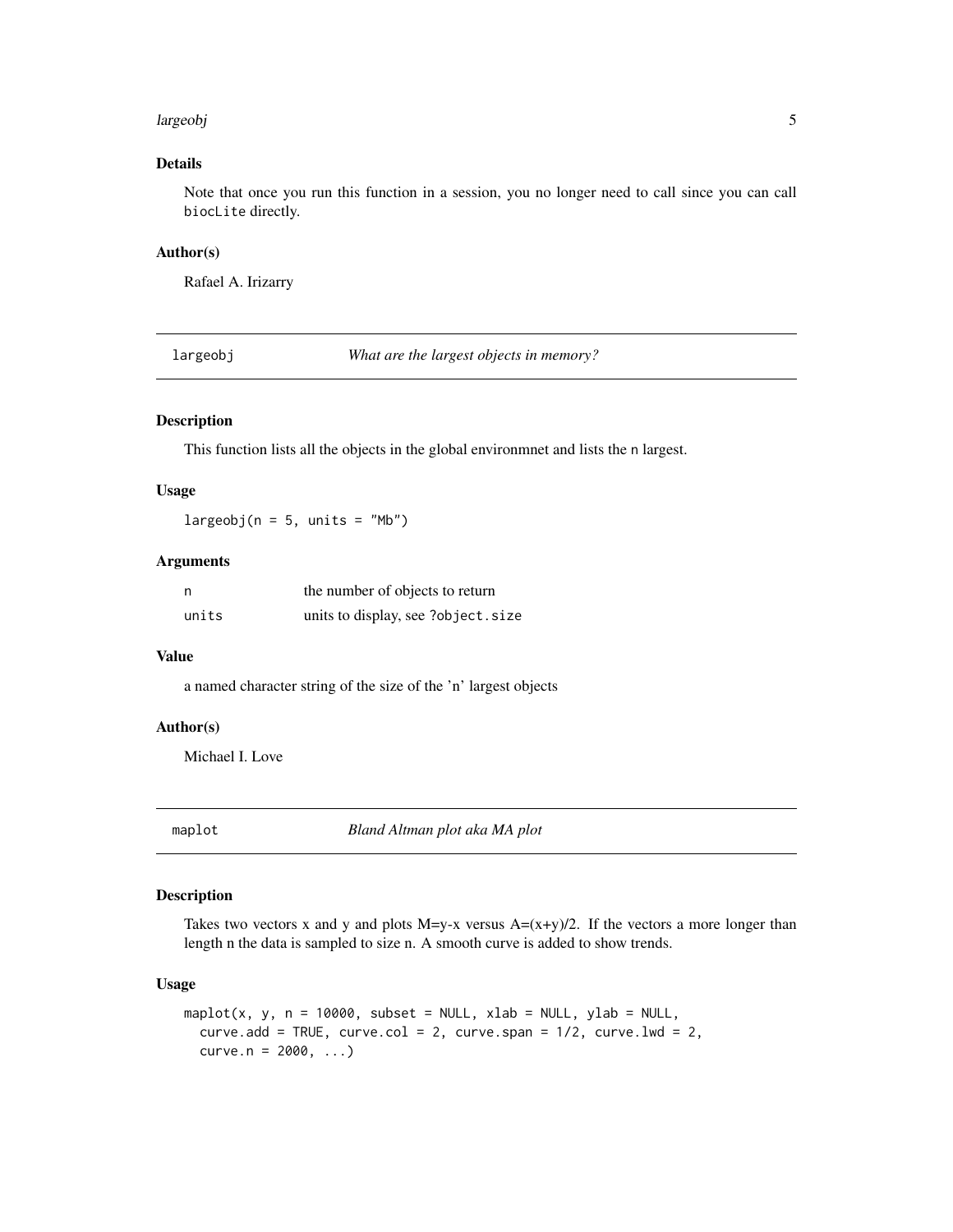<span id="page-5-0"></span>6 myparamateur and a state of the state of the state of the state of the state of the state of the state of the state of the state of the state of the state of the state of the state of the state of the state of the state

#### Arguments

| $\mathsf{x}$ | a numeric vector                                                                                                                  |
|--------------|-----------------------------------------------------------------------------------------------------------------------------------|
| У            | a numeric vector                                                                                                                  |
| n            | a numeric value. If $length(x)$ is larger than n, the x and y are sampled down.                                                   |
| subset       | index of the points to be plotted                                                                                                 |
| xlab         | a title for the x axis                                                                                                            |
| ylab         | a title for the y axis                                                                                                            |
| curve.add    | if TRUE a smooth curve is fit to the data and displayed. The function loess is<br>used to fit the curve.                          |
| curve.col    | a numeric value that determines the color of the smooth curve                                                                     |
| curve.span   | is passed on to loss as the span argument                                                                                         |
| curve.lwd    | the line width for the smooth curve                                                                                               |
| curve.n      | a numeric value that determines the sample size used to fit the curve. This makes<br>fitting the curve faster with large datasets |
|              | further arguments passed to plot                                                                                                  |

# Author(s)

Rafael A. Irizarry

#### Examples

```
n < - 10000signal \le runif(n, 4, 15)
bias \leftarrow (signal/5 - 2)^2
x \le - signal + rnorm(n)
y <- signal + bias + rnorm(n)
maplot(x,y)
```
mypar *mypar*

# Description

Called without arguments, this function optimizes graphical parameters for the RStudio plot window. bigpar uses big fonts which are good for presentations.

# Usage

```
mypar(a = 1, b = 1, brewer.n = 8, brewer.name = "Dark2", cex.lab = 1,
 cex.main = 1.2, cex.axis = 1, mar = c(2.5, 2.5, 1.6, 1.1),
 mgp = c(1.5, 0.5, 0), ...
```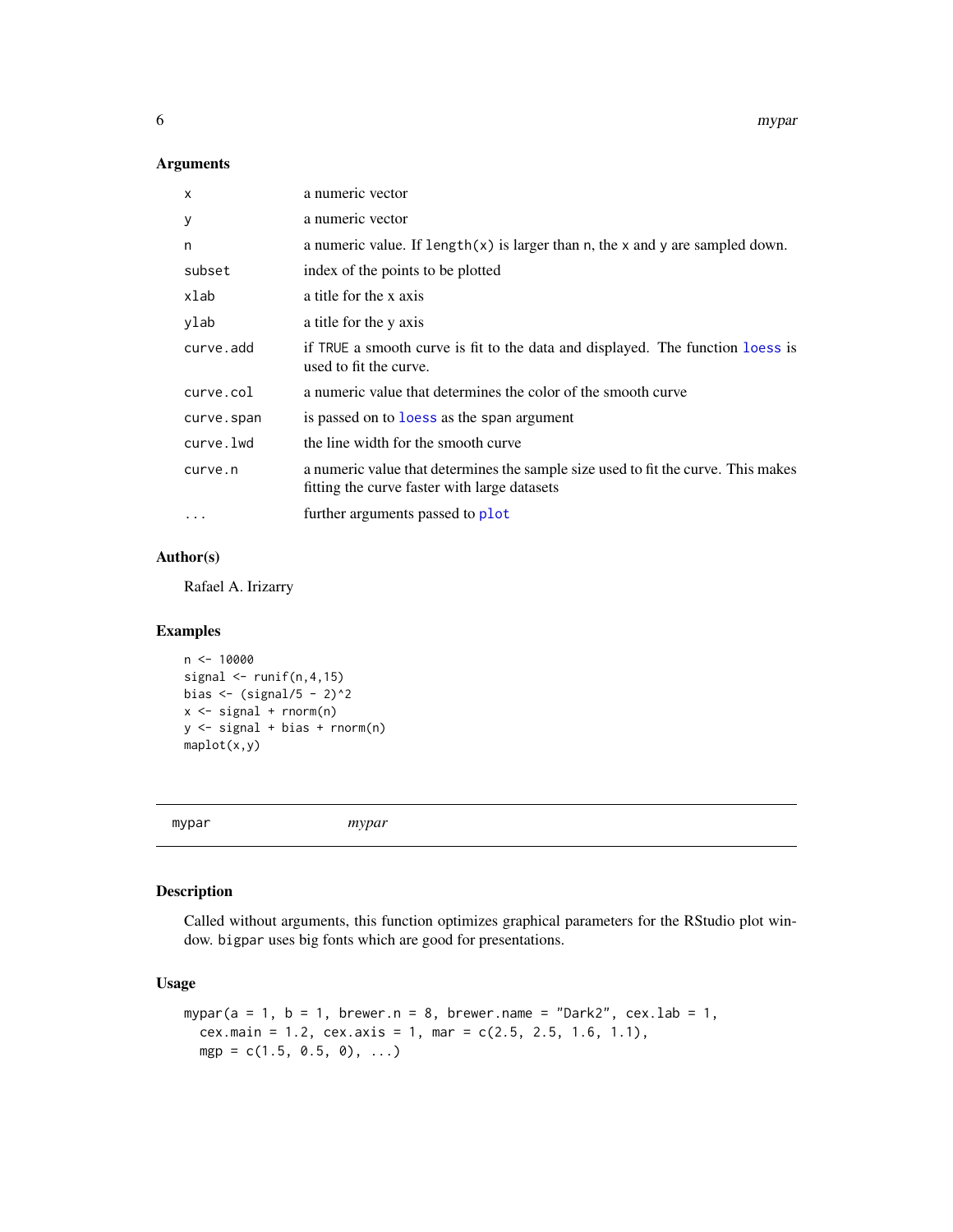#### <span id="page-6-0"></span>myplclust 7 and 2012 12:00 myplclust 7 and 2012 12:00 myplclust 7 and 2012 12:00 myplclust 7 and 201

# Arguments

| a           | the first entry of the vector passed to mar  |
|-------------|----------------------------------------------|
| b           | the second entry of the vector passed to mar |
| brewer.n    | parameter n passed to brewer. pal            |
| brewer.name | parameters name passed to brewer.pal         |
| cex.lab     | passed on to par                             |
| cex.main    | passed on to par                             |
| cex.axis    | passed on to par                             |
| mar         | passed on to par                             |
| mgp         | passed on to par                             |
|             | other parameters passed on to par            |

# Author(s)

Rafael A. Irizarry

# Examples

mypar() plot(cars) bigpar() plot(cars)

myplclust *plclust in colour*

# Description

Modifiction of plclust for plotting hclust objects in \*in colour\*!

# Usage

```
myplclust(hclust, labels = hclust$labels, lab.col = rep(1,
 length(hclust$labels)), hang = 0.1, xlab = "", sub = "", ...)
```

| hclust  | helust object                                              |
|---------|------------------------------------------------------------|
| labels  | a character vector of labels of the leaves of the tree     |
| lab.col | colour for the labels; NA=default device foreground colour |
| hang    | as in helust $&$ plelust                                   |
| xlab    | title for x-axis (defaults to no title)                    |
| sub     | subtitle (defualts to no subtitle)                         |
|         | further arguments passed to plot                           |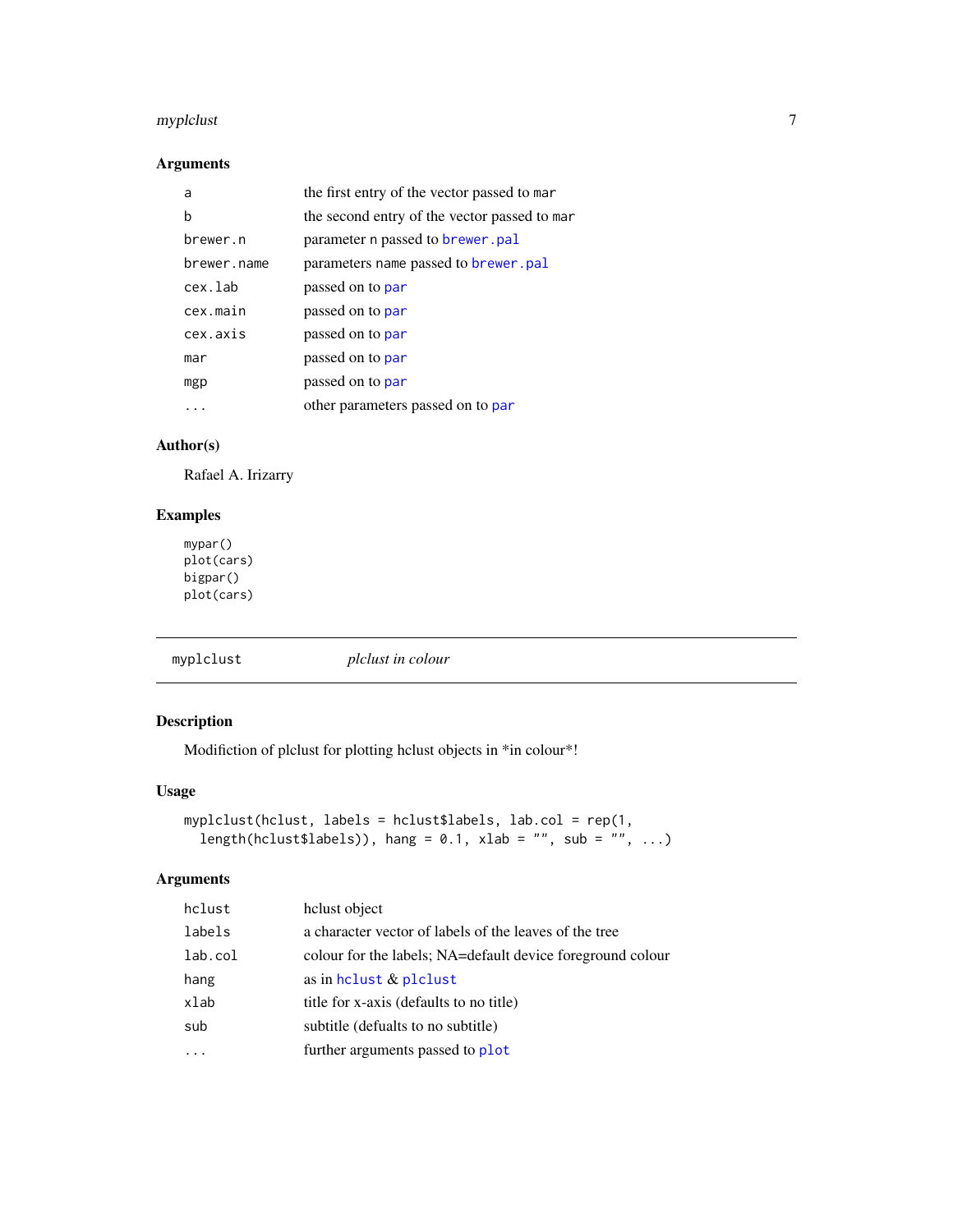# <span id="page-7-0"></span>Author(s)

Eva KF Chan

|  | nullplot | nullplot |  |  |
|--|----------|----------|--|--|
|--|----------|----------|--|--|

# Description

Make an plot with nothing in it

# Usage

nullplot(x1 = 0, x2 = 1, y1 = 0, y2 = 1, xlab = "", ylab = "", ...)

# Arguments

| $\times$ 1     | lowest x-axis value                 |
|----------------|-------------------------------------|
| x <sub>2</sub> | largest x-axis value                |
| v1             | lowest y-axis value                 |
| v <sub>2</sub> | largest y-axis value                |
| xlab           | x-axis title, defaults to no title  |
| ylab           | y-axis title, defaults to no title  |
|                | further arguments passed on to plot |
|                |                                     |

peek *peek at the top of a text file*

# Description

this returns a character vector which shows the top n lines of a file

# Usage

 $peek(x, n = 2)$ 

# Arguments

| x   | a filename                    |
|-----|-------------------------------|
| - n | the number of lines to return |

# Author(s)

Michael I. Love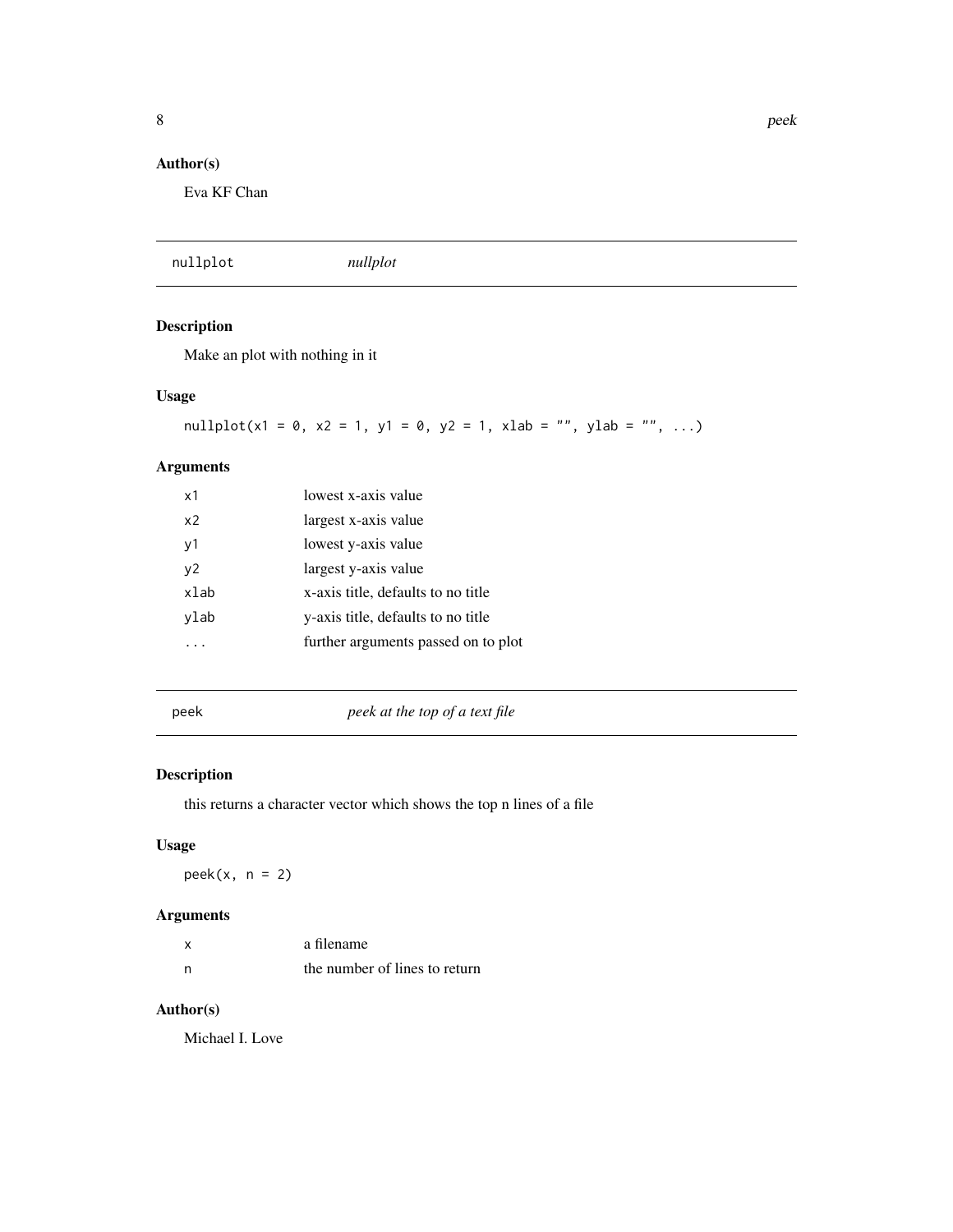<span id="page-8-0"></span>

Returns the population variance. Note that [sd](#page-0-0) returns the unbiased sample estimate of the population varaince. It simply multiplies the result of [var](#page-0-0) by (n-1) / n with n the populaton size and takes the square root.

#### Usage

popsd(x, na.rm = FALSE)

# Arguments

|       | a numeric vector or an R object which is coercible to one by as vector (x, "numeric"). |
|-------|----------------------------------------------------------------------------------------|
| na.rm | logical. Should missing values be removed?                                             |

| <i>population variance</i><br>popvar |
|--------------------------------------|
|--------------------------------------|

# Description

Returns the population variance. Note that [var](#page-0-0) returns the unbiased sample estimate of the population [var](#page-0-0)aince. It simply multiplies the result of var by  $(n-1) / n$  with n the populaton size.

#### Usage

popvar(x, ...)

|          | a numeric vector, matrix or data frame. |
|----------|-----------------------------------------|
| $\cdots$ | further arguments passed along to var   |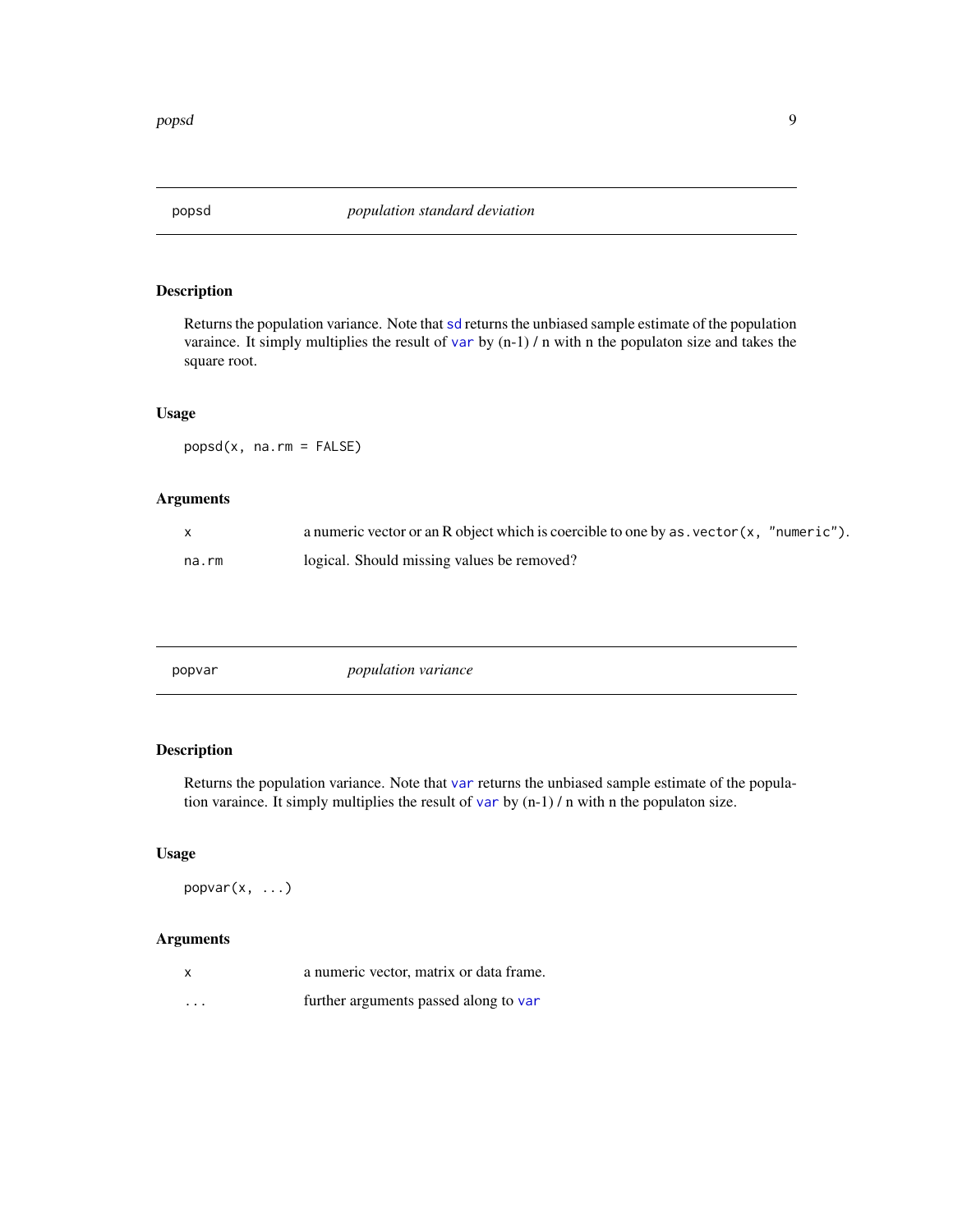<span id="page-9-0"></span>

draws points or boxes depending on sample size

#### Usage

 $sboxplot(x, ...)$ 

#### Arguments

| X        | a named list of numeric vectors        |
|----------|----------------------------------------|
| $\cdots$ | further arguments passed on to boxplot |

#### Examples

sboxplot(list(a=rnorm(15),b=rnorm(75),c=rnorm(10000)))

| snıs |  |
|------|--|
|      |  |

smooth histogram

# Description

a smooth histogram with unit indicator (we're simply scaling the kernel density estimate). The advantage of this plot is its interpretability since the height of the curve represents the frequency of a interval of size unit around the point in question. Another advantage is that if z is a matrix, curves are plotted together.

#### Usage

```
shift(z, unit, bw = "nrd0", n, from, to, plotHist = FALSE, add = FALSE,xlab, ylab = "Frequency", xlim, ylim, main, ...)
```

| Z        | the data                                                    |
|----------|-------------------------------------------------------------|
| unit     | the unit which determines the y axis scaling and is drawn   |
| bw       | arguments to density                                        |
| n        | arguments to density                                        |
| from     | arguments to density                                        |
| to       | arguments to density                                        |
| plotHist | a logical: should an actual histogram be drawn under curve? |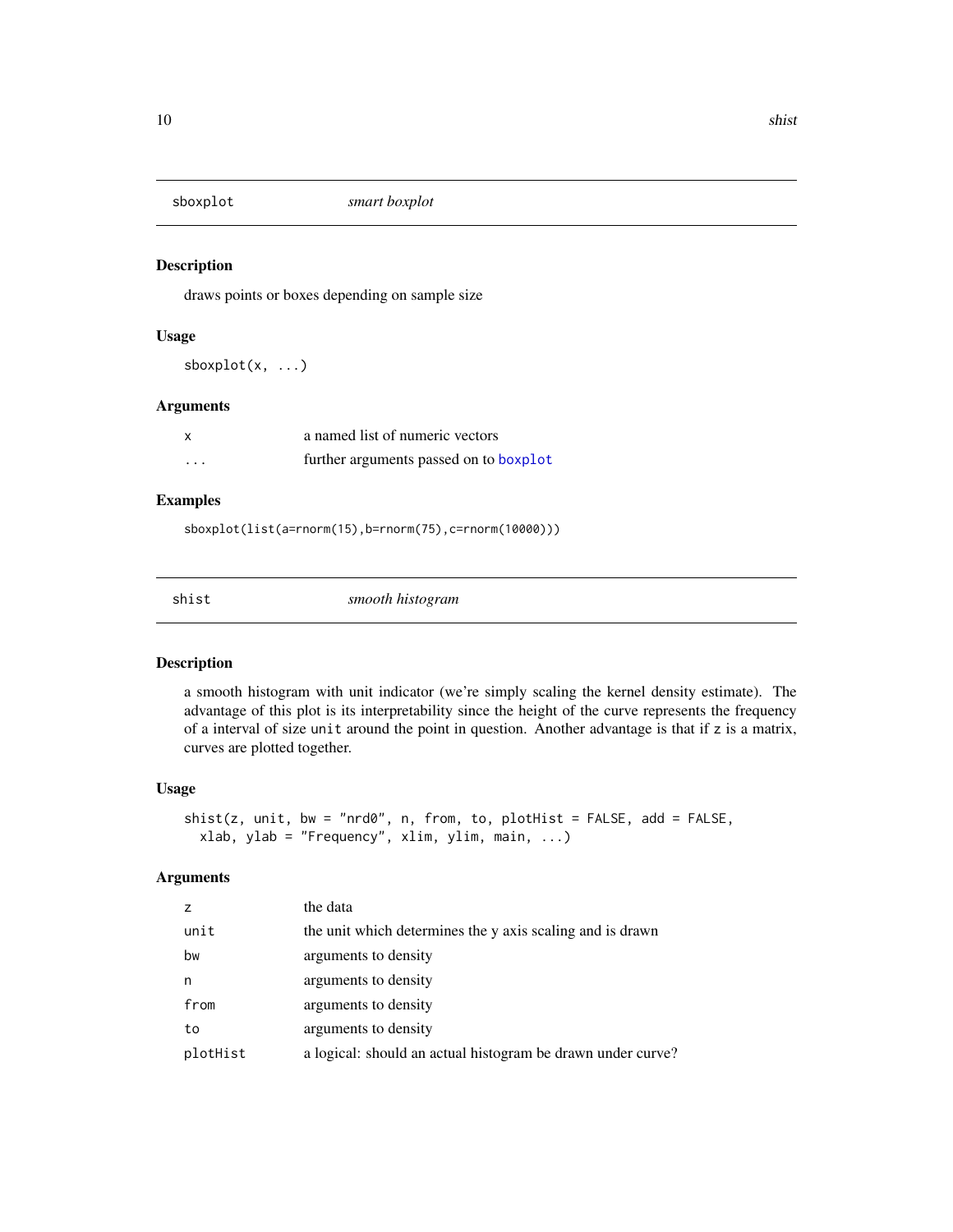#### <span id="page-10-0"></span>splitit that the set of the set of the set of the set of the set of the set of the set of the set of the set of the set of the set of the set of the set of the set of the set of the set of the set of the set of the set of

| add  | a logical: add should the curve be added to existing plot? |
|------|------------------------------------------------------------|
| xlab | x-axis title, defaults to no title                         |
| ylab | y-axis title, defaults to no title                         |
| xlim | range of the x-axis                                        |
| ylim | range of the y-axis                                        |
| main | an overall title for the plot: see title.                  |
|      | arguments to lines                                         |

# Examples

```
set.seed(1)
x = \text{rnorm}(50)par(mfrow=c(2,1))
hist(x, breaks=-5:5)
shist(x, unit=1, xlim=c(-5,5))
```
splitit *split it*

# Description

Creates an list of indexes for each unique entry of x

#### Usage

splitit(x)

# Arguments

x a vector

# Examples

```
x <- c("a","a","b","a","b","c","b","b")
splitit(x)
```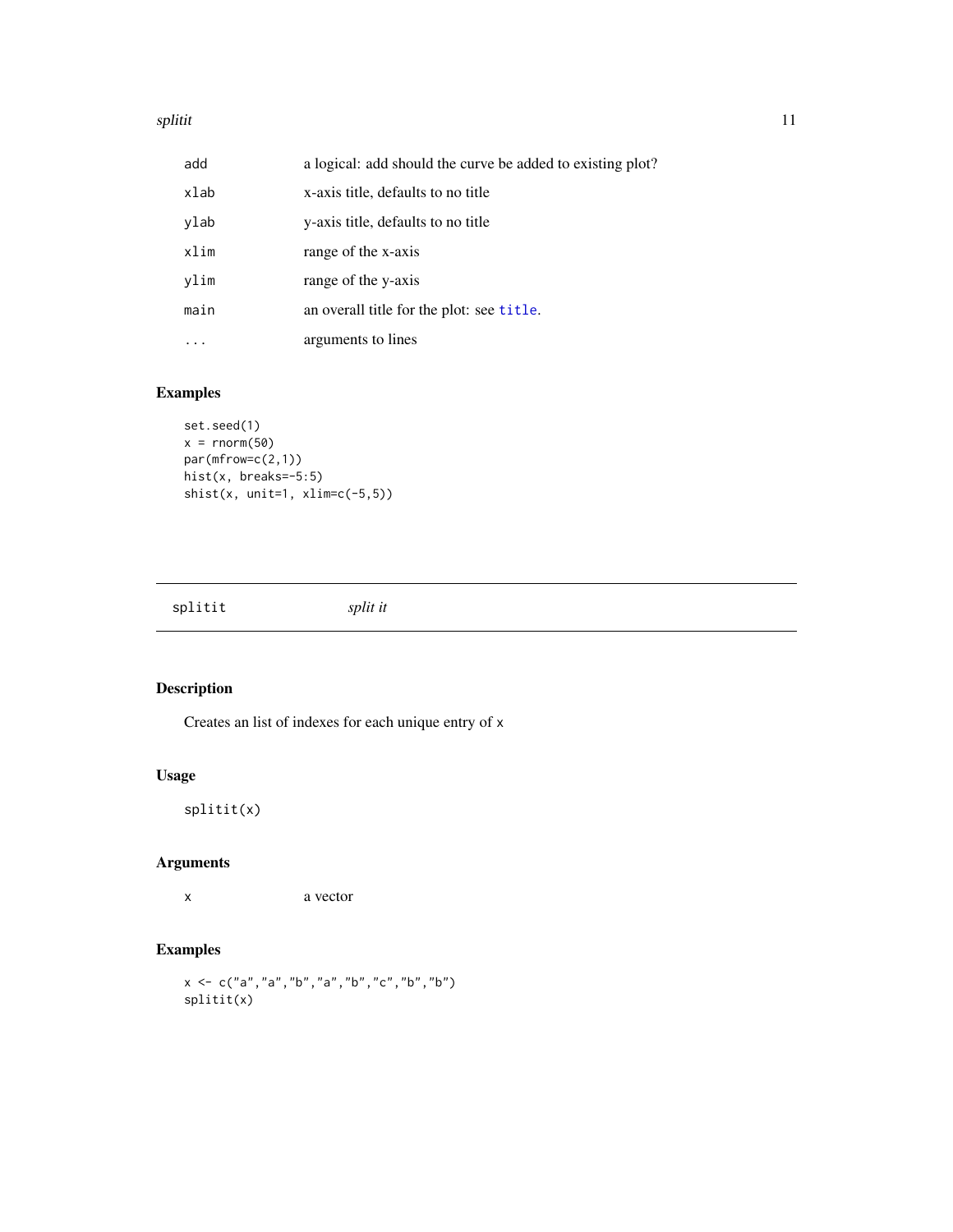<span id="page-11-0"></span>if n > 10,000, make a random subset of 10,000 and plot. You can also specify a specific subset to plot. If length of subset is larger than n, a random sample is still used to reduce data size.

#### Usage

```
splot(x, y, n = 10000, subset = NULL, xlab = NULL, ylab = NULL, ...)
```
# Arguments

| $\mathsf{x}$ | the x data                           |
|--------------|--------------------------------------|
|              | the y data                           |
| n            | the number to subset                 |
| subset       | explicit subset index (optional).    |
| xlab         | title for the x-axis                 |
| ylab         | title for the y-axis                 |
|              | further parameters passed on to plot |

# Examples

 $x < -$  rnorm(1e5) y <- rnorm(1e5) splot(x,y,pch=16,col=rgb(0,0,0,.25))